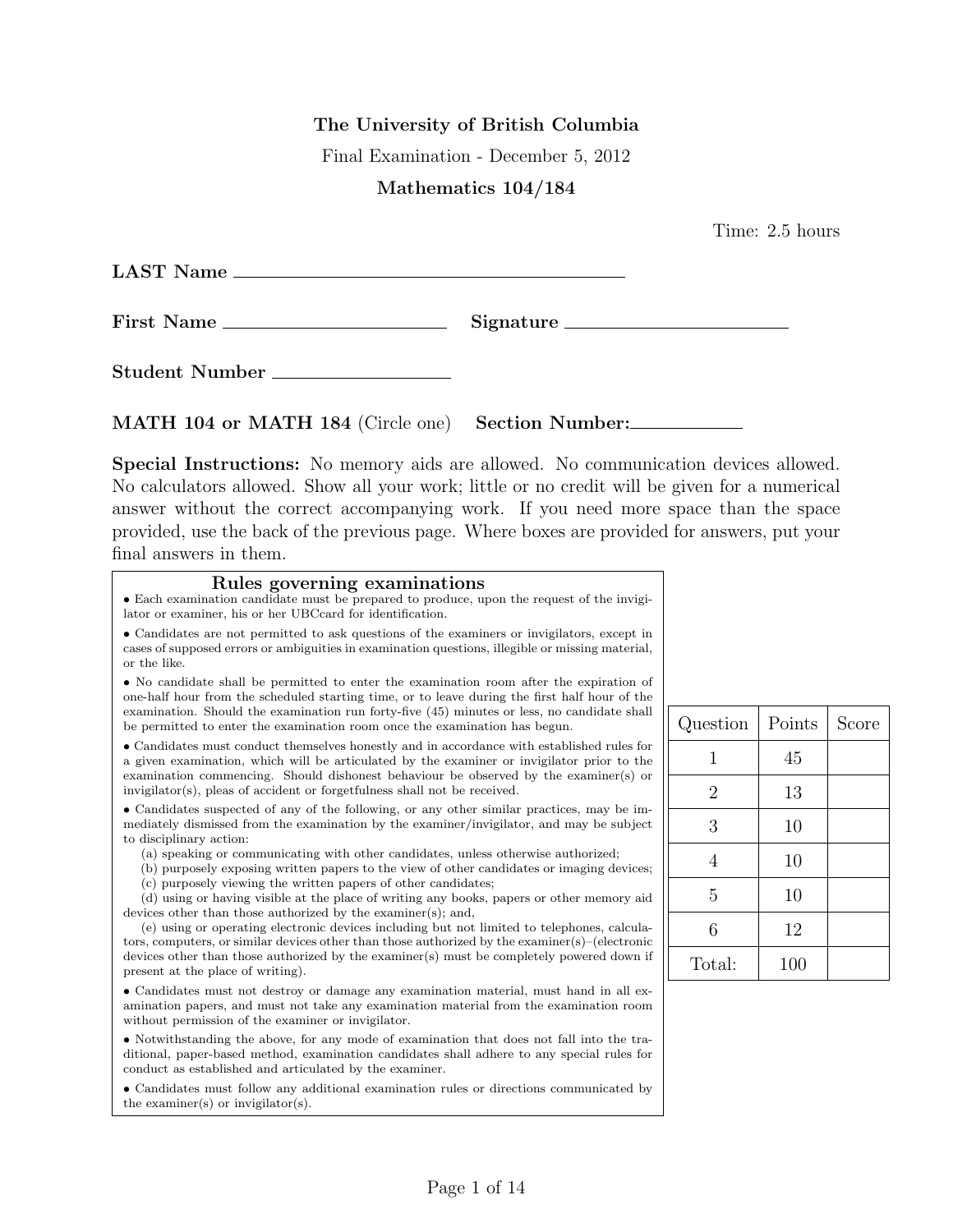1. (45 points) Short Problems. Each question is worth 3 points. Put your answer in the box provided and show your work. No credit will be given for the answer without the correct accompanying work, except for multiple choice questions.

(a) Compute 
$$
\lim_{x\to 0} \frac{\sqrt{x+1}-1}{x}
$$
.

Answer:

(b) For what value of the constant a is the following function continuous at  $x = 1$ ?

$$
f(x) = \begin{cases} \frac{xe^x - e^x}{x^2 - 3x + 2} & \text{if } x \neq 1, \\ a & \text{if } x = 1. \end{cases}
$$

Answer:

(c) Differentiate the function

.

$$
f(x) = (x+1)^{\cos x}
$$

| Answer: |  |  |  |
|---------|--|--|--|
|         |  |  |  |
|         |  |  |  |
|         |  |  |  |
|         |  |  |  |
|         |  |  |  |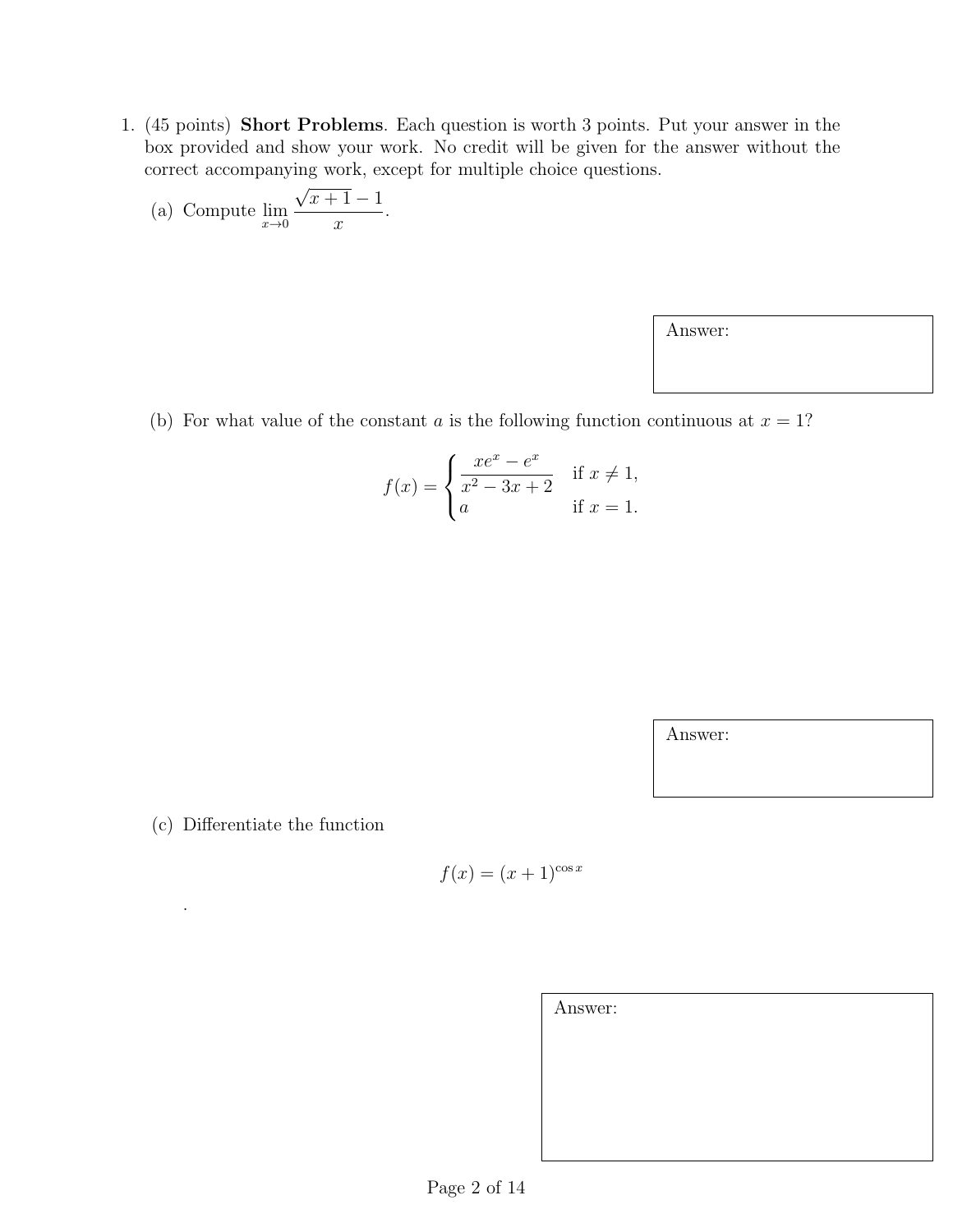(d) Let 
$$
h(x) = e^{f(x)} + [f(x)]^2
$$
 where  $f(1) = 2$ ,  $f'(1) = 5$ . Find  $h'(1)$ .

Answer:

(e) Sketch the graph of a continuous function  $f(x)$  satisfying:

.



$$
\lim_{x \to 0^-} f'(x) = 1, \lim_{x \to 0^+} f'(x) = -1, f(0) = 3
$$

(f) Let  $y(x) = e^{rx}$ . For what value of r does  $y(x)$  satisfy  $y(x)'' - 4y(x)' + 4y(x) = 0$ ?

Answer: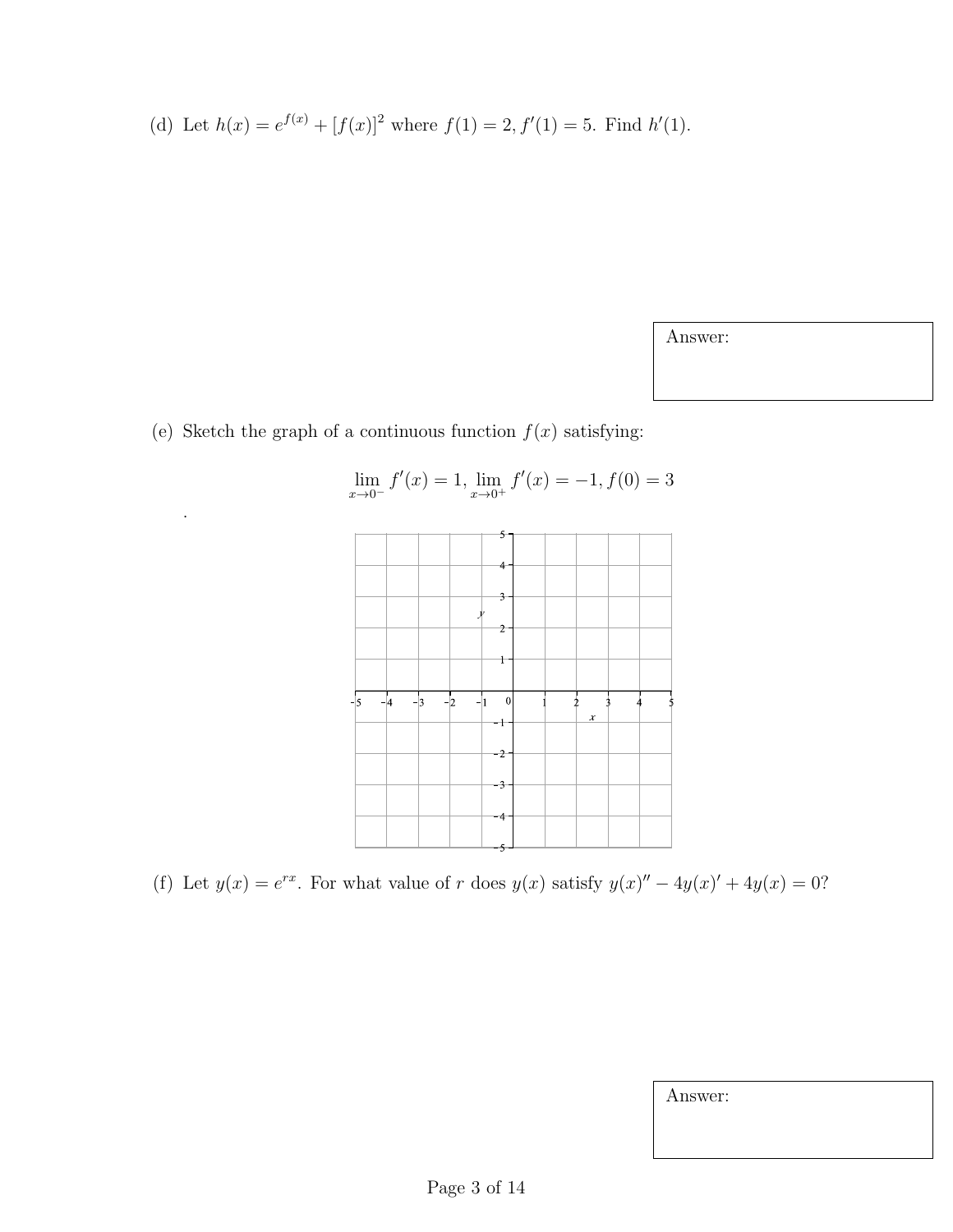(g) Find the second order Taylor polynomial for  $y = \arctan x$  at  $x = 1$ .

Answer:

(h) Suppose you approximate cos(.25) by  $L(.25)$ , where  $L(x)$  is the linear approximation of cos x at  $x = 0$ . Provide an estimate for the absolute value of the error in your approximation.

Answer:

(i) Let  $p(q) = e^{3q}$ . Consider its 20th order Taylor polynomial at  $q = 1$ ;

$$
T_{20}(q) = a_0 + a_1(q-1) + a_2(q-1)^2 + \dots + a_{20}(q-1)^{20}
$$

What is  $a_{20}$ ?

| Answer: |
|---------|
|---------|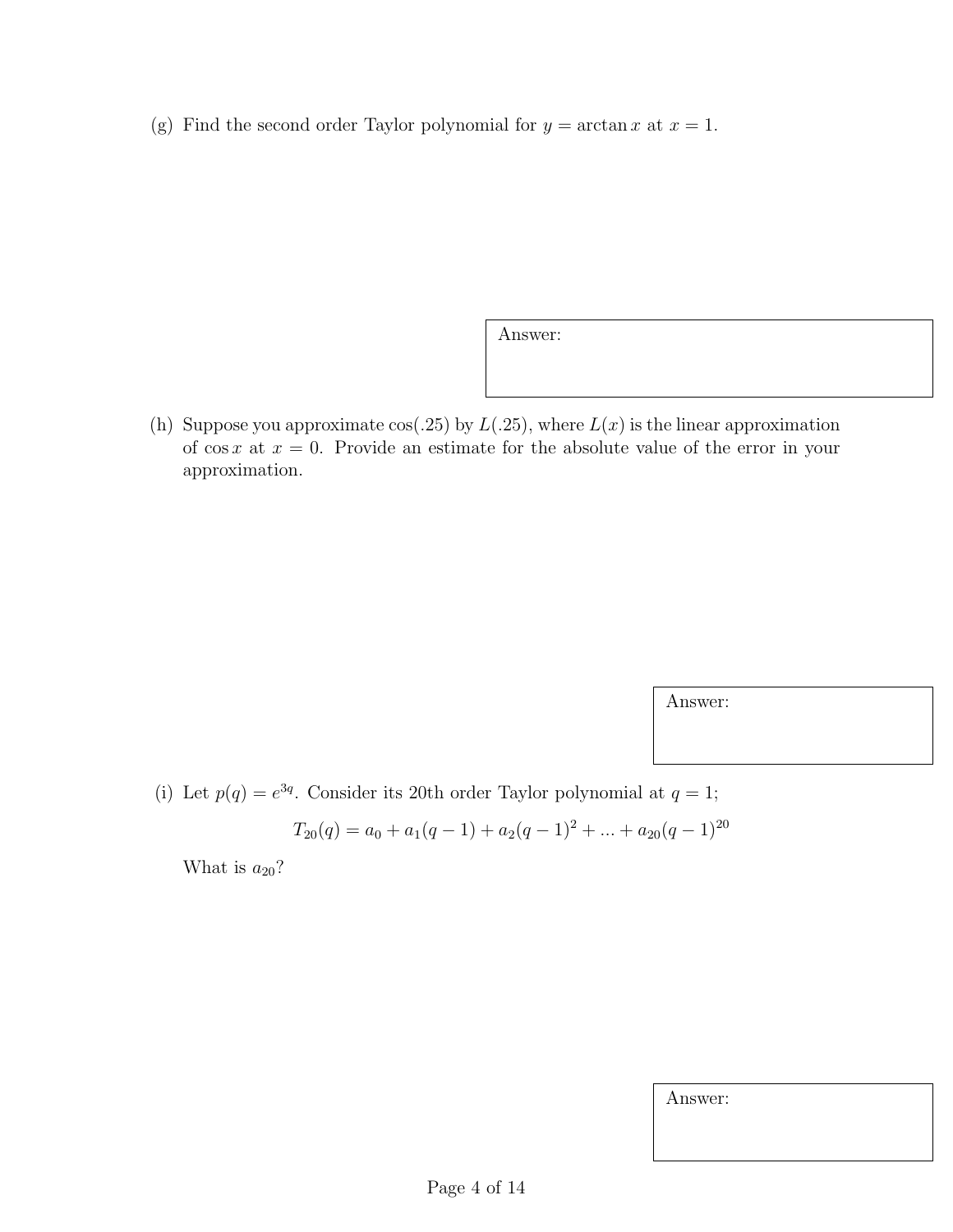(j) You invest \$ 100, 000 now at an annual interest rate of 7%, compounded continuously. Your plan is to retire once the rate of growth of your investment is \$ 10, 000 per year. In how many years will you retire?

Answer:

(k) The quadratic approximation of a demand function  $q(p)$  at  $p = 10$  is

$$
T_2(p) = 2 - 4(p - 10) + 3(p - 10)^2
$$

Calculate  $\varepsilon(10)$  where  $\varepsilon(p)$  is the price-elasticity of demand.

Answer:

(l) If  $f'(a)$  exists, then  $\lim_{x\to a} f(x)$ 

- (i) equals  $f(a)$ .
- (ii) equals  $f'(a)$ .
- (iii) must exist, but may not equal  $f(a)$  or  $f'(a)$ .
- (iv) might not exist.
- (v) None of the above.

Answer: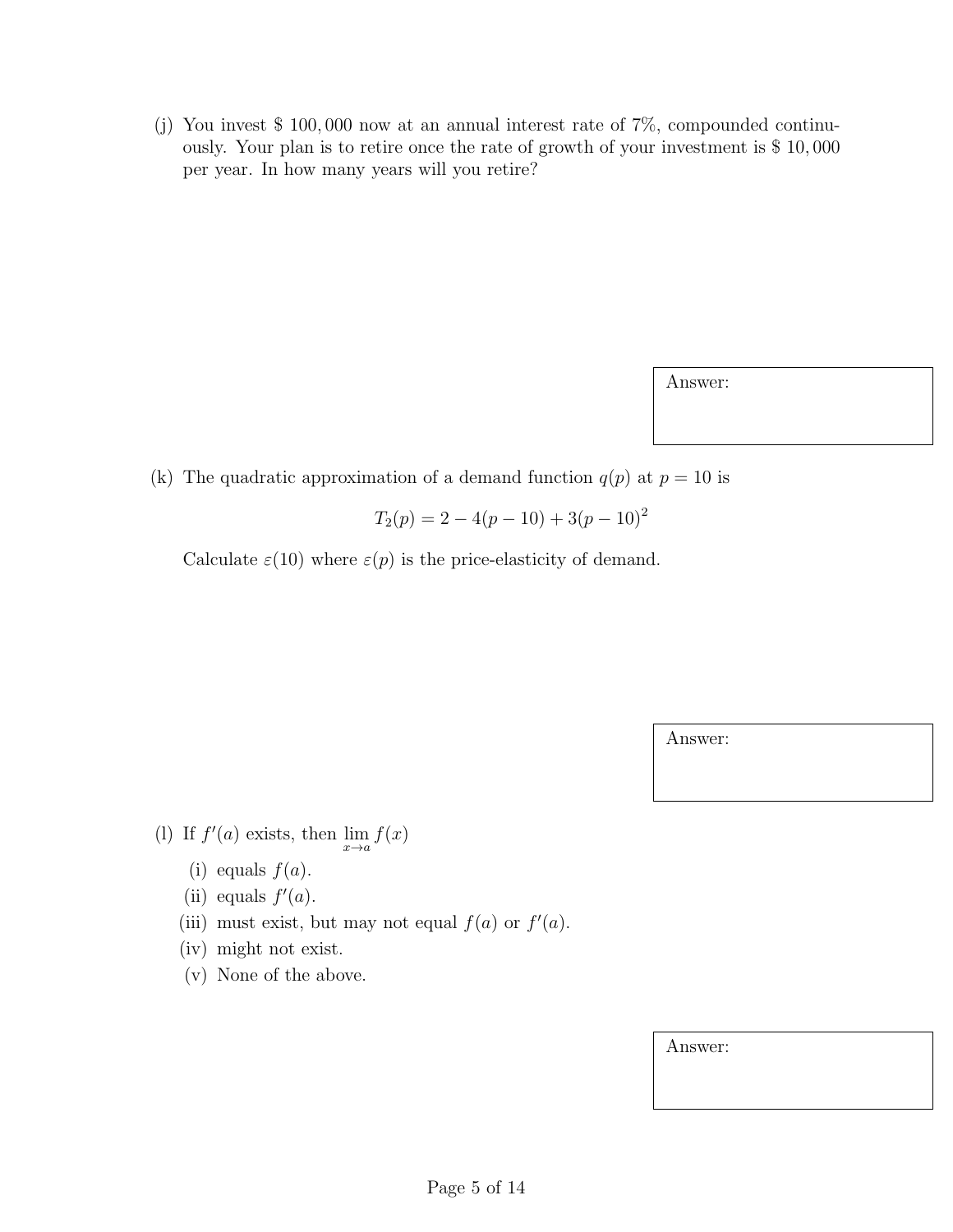(m) On what intervals is the function  $f(t) = t^2 e^t$  increasing? Decreasing?

The intervals of increase are:

The intervals of decrease are:

(n) Find the derivative of the function  $f(x) = \ln(1 + \ln(1 + \ln x))$ 

Answer:

(o) Show that the equation  $5^x - 10x - 7 = 0$  has a solution.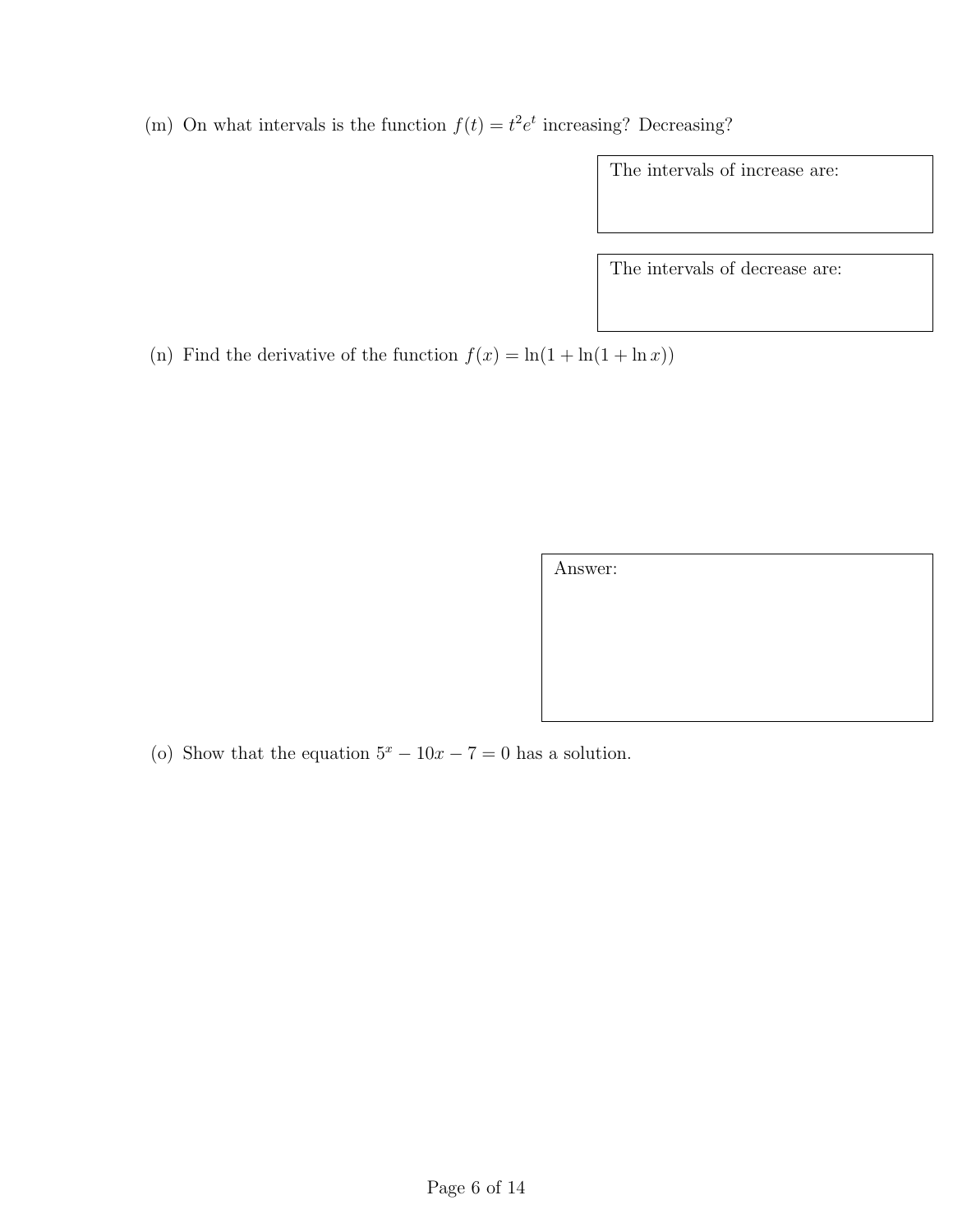Long Problems. In questions 2 - 6, show your work. No credit will be given for the answer without the correct accompanying work.

2. Consider the function

cave down?

$$
f(x) = \frac{2x^3}{3x^2 - 9}.
$$

Its first and second derivatives are given by

$$
f'(x) = \frac{2x^2(x^2 - 9)}{3(x^2 - 3)^2}, \qquad f''(x) = \frac{4x(x^2 + 9)}{(x^2 - 3)^3}.
$$

(a) (4 points) On which intervals is  $f(x)$  increasing? On which intervals is  $f(x)$  decreasing?

| The intervals of increase are: |
|--------------------------------|
|                                |
|                                |
|                                |
|                                |
| The intervals of decrease are: |

(b) (3 points) On which intervals is  $f(x)$  concave up? On which intervals is  $f(x)$  con-

Concave up on these intervals:

Concave down on these intervals:

(c) (2 points) Find the x coordinate of all local maxima, local minima, and inflection points. Be sure to indicate which is which.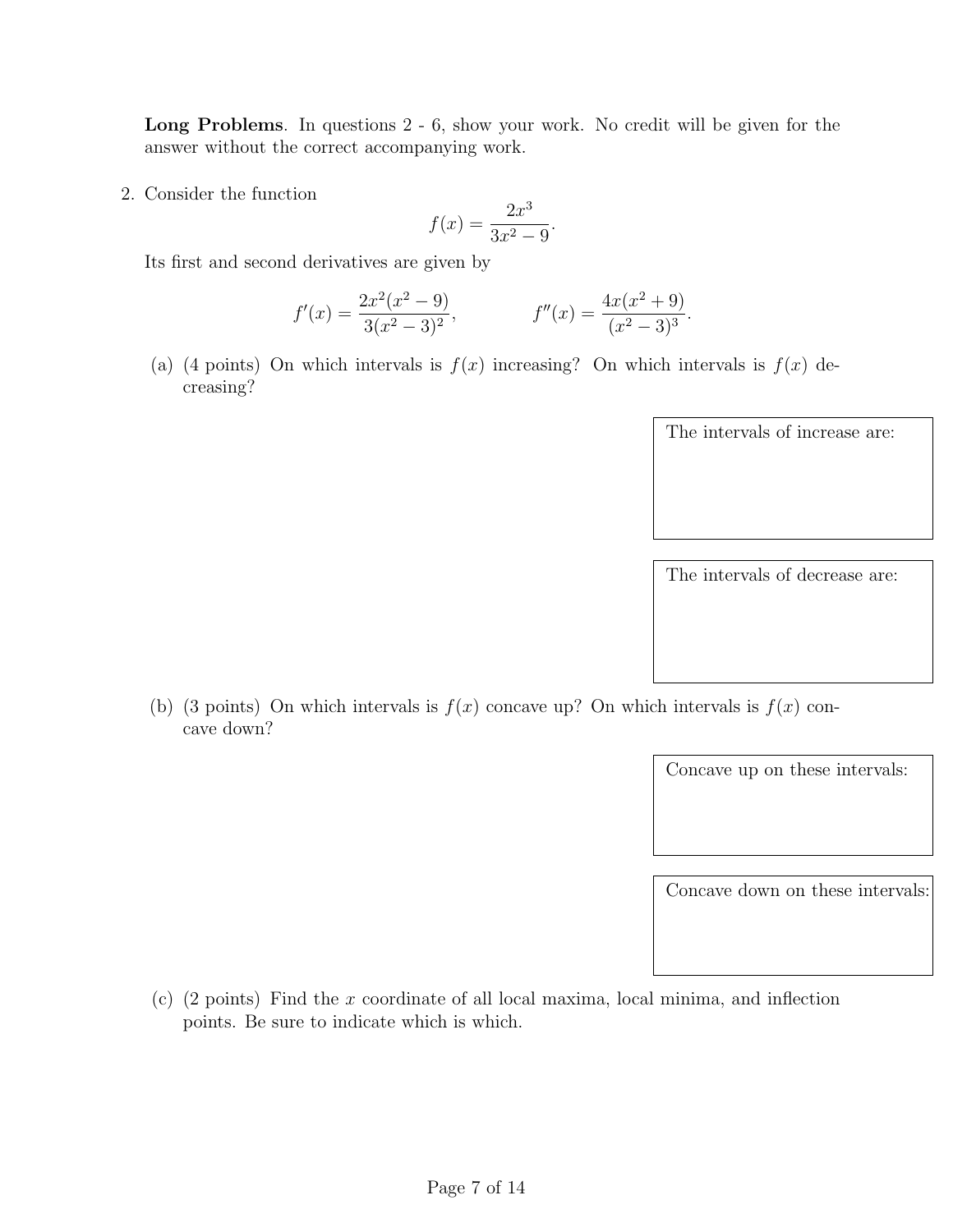(d) (3 points) Write the equation of all vertical asymptotes (if there are any). Show that  $y =$ 2 3  $x$  is a slant asymptote.

(e) (1 point) In the box provided, indicate which curve below best represents the graph of  $y = f(x)$ . You will get 0 points for not making a choice. You will get -1 points for making the wrong choice.

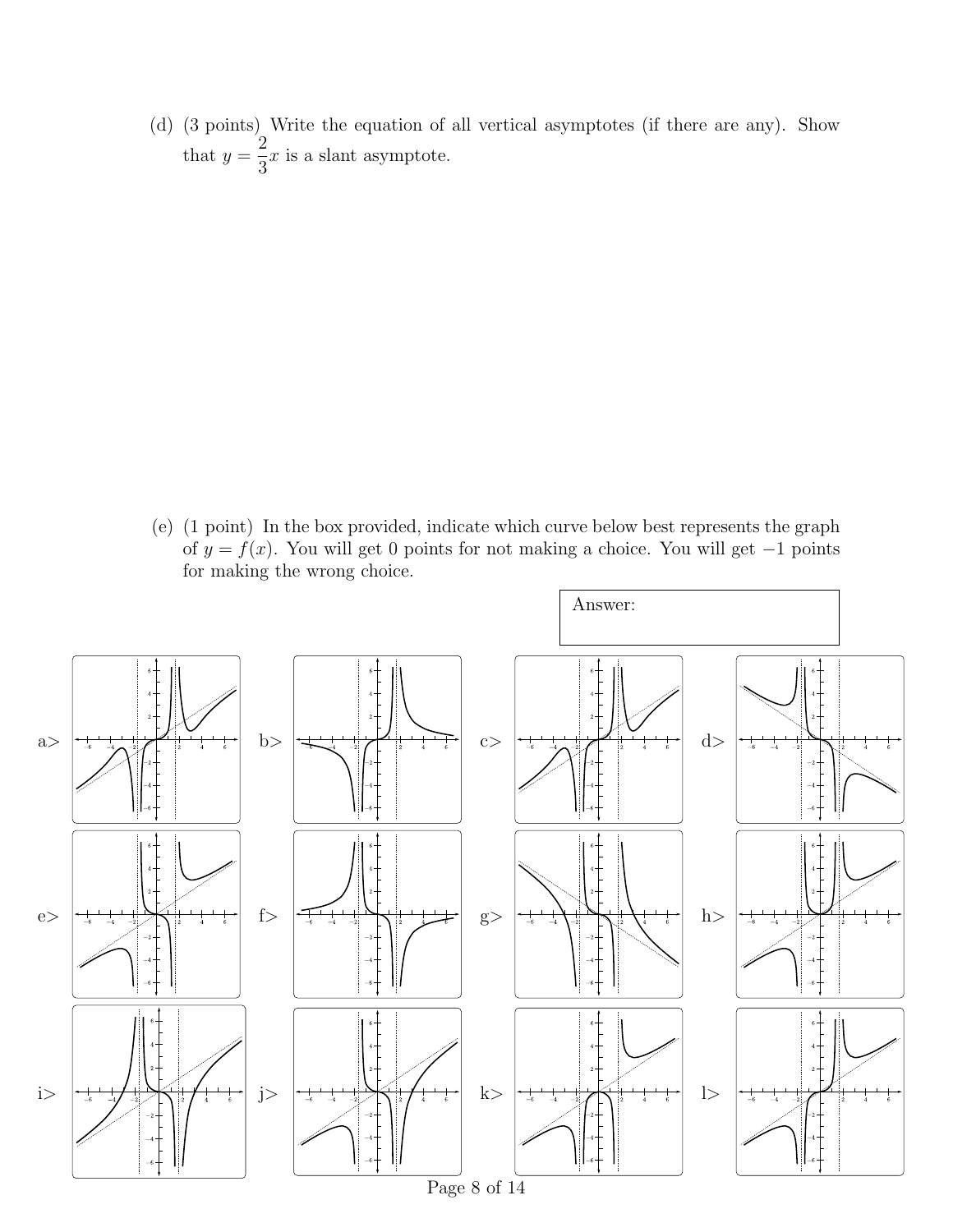3. (10 points) A steel company, ABC steel, manufactures nuts and bolts. When  $x$  nuts are produced, they can be sold for  $-3x+500$  dollars each. When y bolts are produced, they can be sold for  $-y + 300$  dollars each.

Assume that nuts and bolts weigh 0.5 kg each. How many nuts and how many bolts must be produced to maximize the revenue from 100 kg of steel? Justify your answer.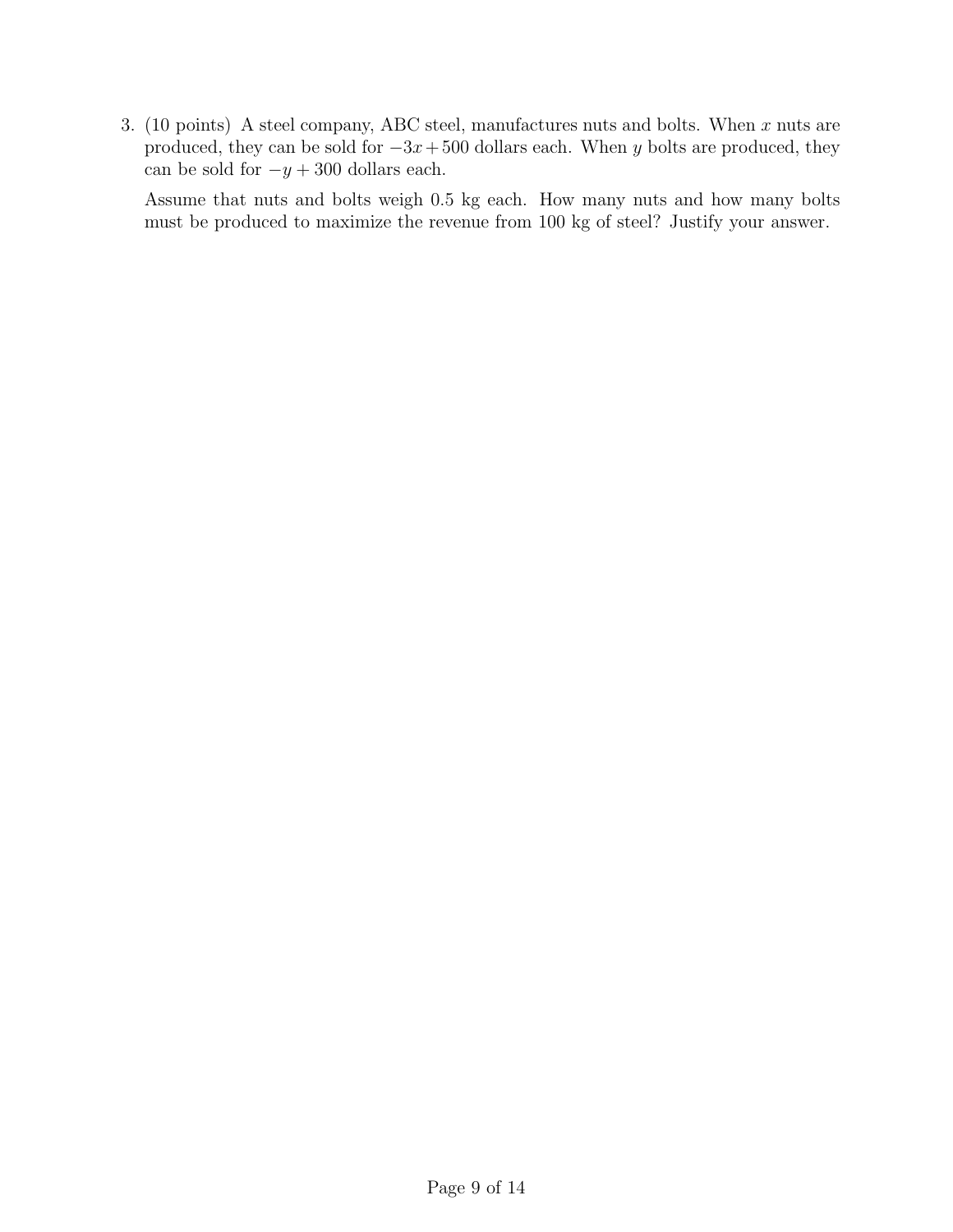4. The demand equation for a certain product is

$$
q^2 + p^{3/2} + 2p = 20
$$

where  $q$  is the number of units per hour the manufacturer can sell at a price of  $p$  dollars per unit.

(a) (4 points) Calculate q and  $\frac{dq}{dp}$  when the price is set at \$4.

(b) (2 points) If the price is raised slightly from \$4 dollars, will the revenue increase or decrease (use the elasiticity of demand to do this)?

(c) (4 points) At what rate (in dollars per hour) must the price above (\$ 4) be changed at this instant so that the revenue changes at 0.15 dollars per hour?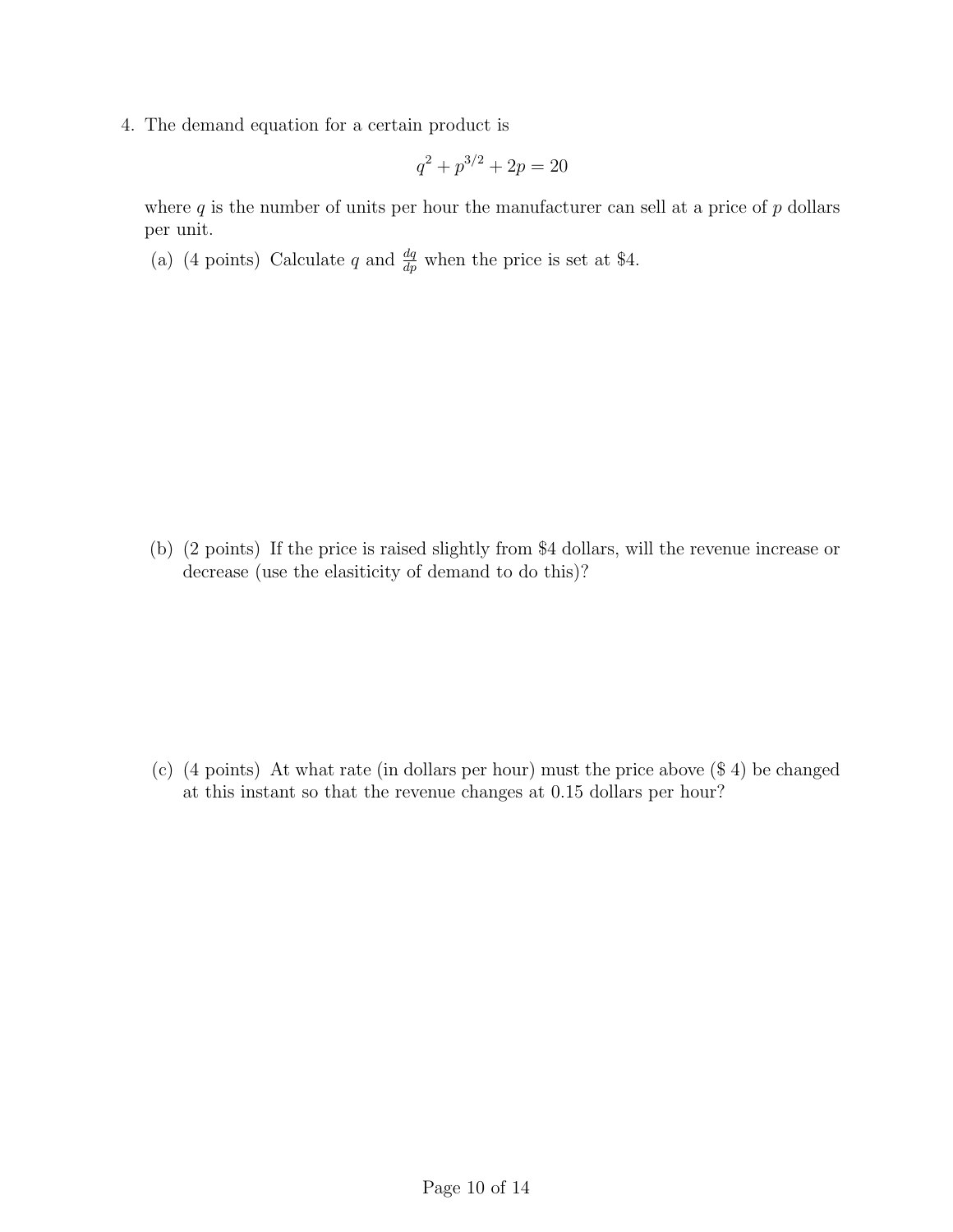- 5. Alice is 5 ft tall and Bob is 6 ft tall. At some instant they are both walking towards a street lamp 15 ft high with Alice west of the lamp and Bob east of the lamp. Suppose at this instant, Alice is walking at 4 ft/s and the distance between the tips of their shadows is decreasing at 11 ft/s.
	- (a) (2 points) Draw a clear diagram for the situation. Let  $x$  be the distance between Alice and the lamp, and let y the distance between Bob and the lamp (you may label other distances in your diagram as well).

(b) (8 points) How fast is Bob walking?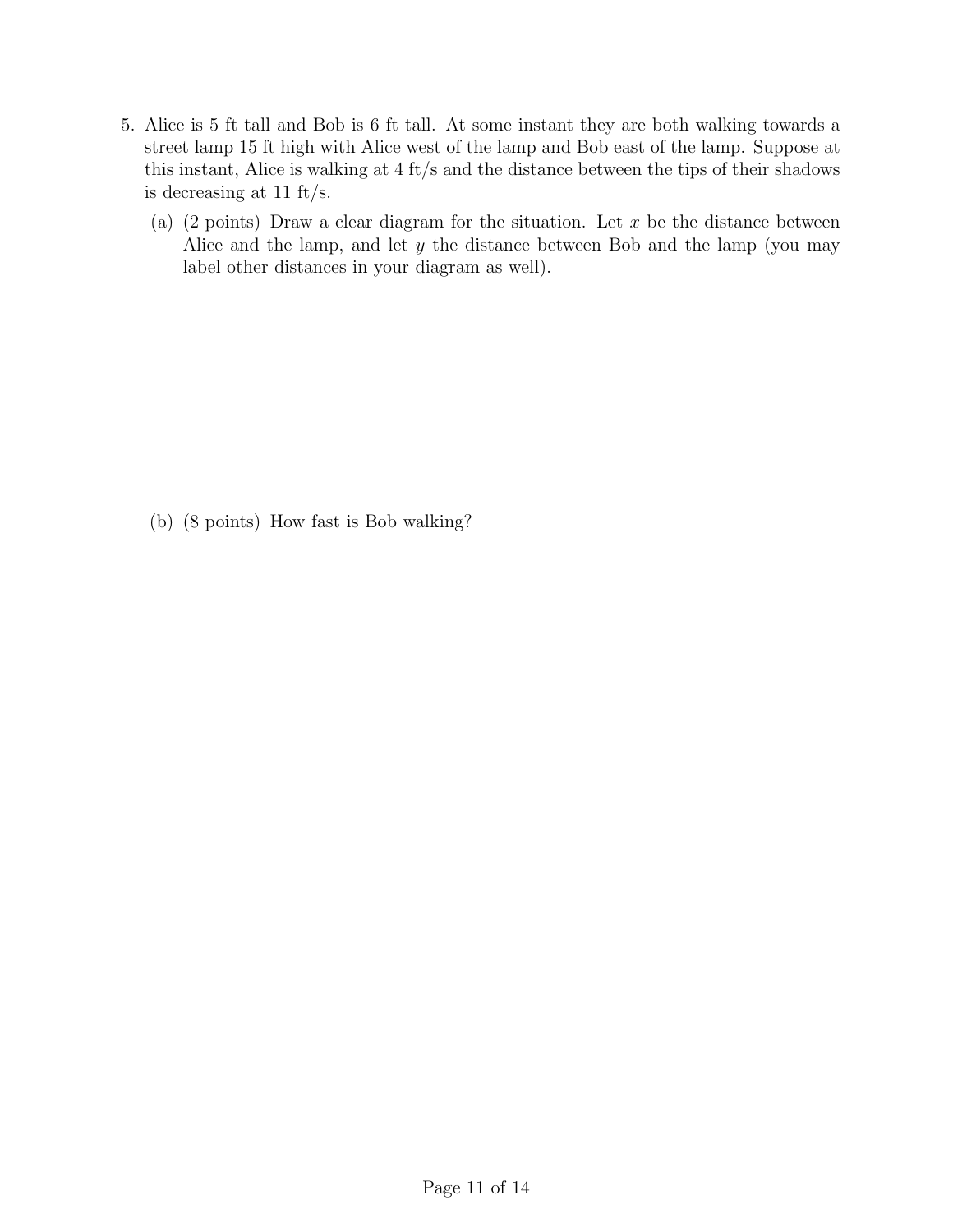6. Consider the curve  $x^2 + y^3 - 2xy = 0$ . Assume that the point  $(x, y) = (1, 1)$  lies on the curve, and that nearby points on the curve satisfy  $y = f(x)$  for some function of  $f(x)$ . (a) (3 points) Find  $f(1)$  and  $f'(1)$ .

(b) (3 points) Find  $f''(1)$ .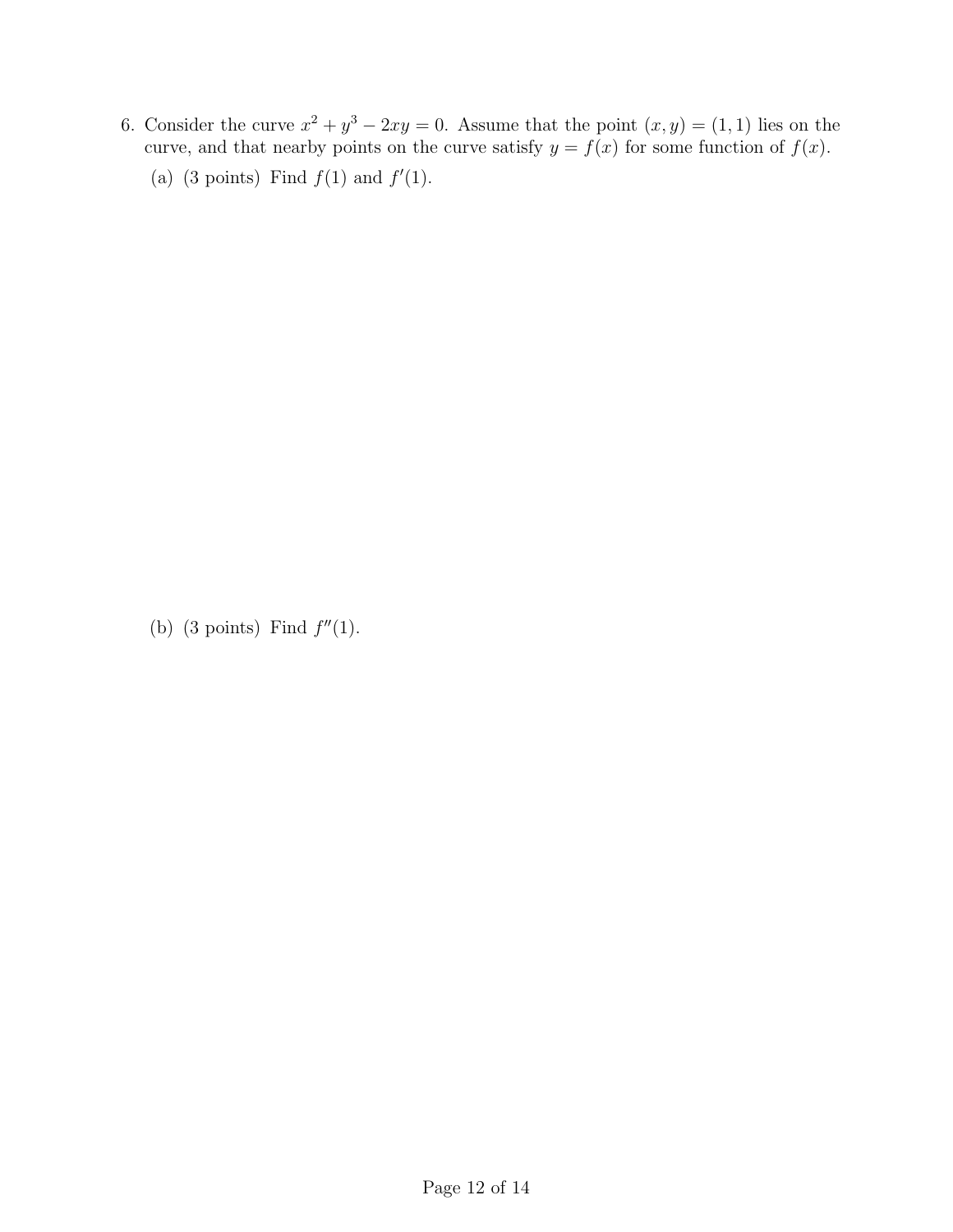(c) (3 points) Approximate  $f(1.02)$  using the linear approximation of  $f(x)$  at  $x = 1$ . State whether you expect this to be an overestimate, or an underestimate of  $f(1.02)$ .

(d) (3 points) Write down the quadratic approximation of  $f(x)$  at  $x = 1$ . Sketch its graph in the  $x, y$  grid below.